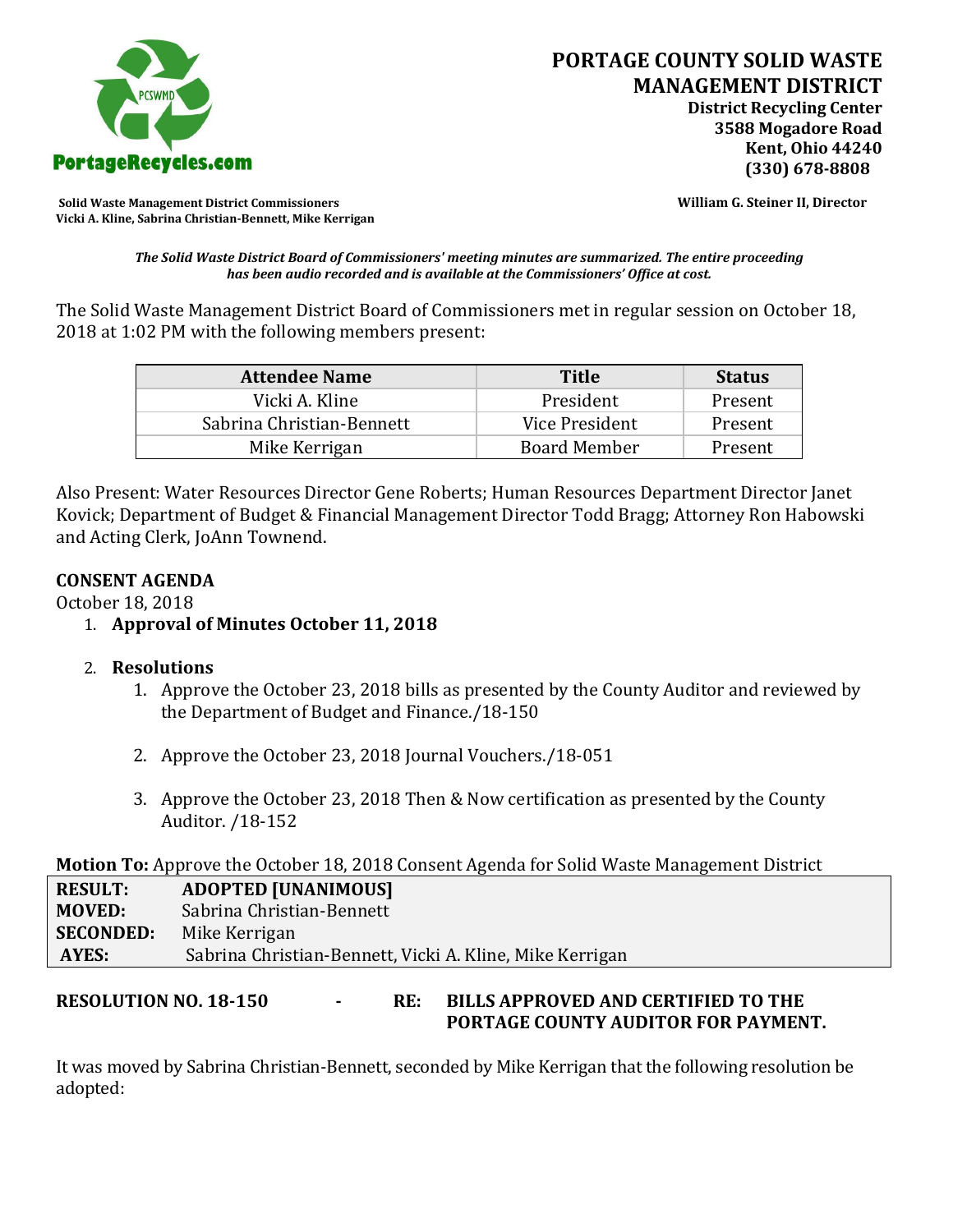- **RESOLVED,** that the bills were approved and certified to the County Auditor for payment, contingent upon the review of the Portage County Department of Budget and Financial Management, Department of Internal Services or other designee on October 23, 2018 in the total payment amount of **\$10,326.77 for Funds 8300-8399**  as set forth in the Accounts Payable Warrant Report on file in the office of the Portage County Auditor; and be it further
- **RESOLVED,** that the District Board of Commissioners finds and determines that all formal actions of this Board concerning and relating to the adoption of this resolution were taken in an open meeting of this Board and that all deliberations of this Board that resulted in those formal actions were in meeting open to the public in compliance with the law including Section 121.22 of the Ohio Revised Code.

Roll call vote as follows:

| Vicki A. Kline, Yea; | Sabrina Christian-Bennett, Yea; | Mike Kerrigan, Yea; |
|----------------------|---------------------------------|---------------------|
|----------------------|---------------------------------|---------------------|

**RESOLUTION NO. 18-151 - RE: APPROVAL OF JOURNAL VOUCHERS/ENTRIES.**

It was moved by Sabrina Christian-Bennett, seconded by Mike Kerrigan that the following Resolution be adopted:

- **WHEREAS,** the Ohio Revised Code requires that warrants be approved by the District Board of Commissioners for the Portage County Solid Waste Management District prior to their issuance, and
- **WHEREAS,** there are other similar financial transactions defined as journal vouchers/entries that are dissimilar in that they are used to pay for charges for services from one county department and/or fund to another department and/or fund and thus are processed in lieu of issuing a warrant, and
- **WHEREAS,** the Journal Vouchers/Entries are submitted by the Solid Waste Management District Director for review by the District Board of Commissioners; now therefore be it

| 10/23/18 | 676 | \$21,261.58 |
|----------|-----|-------------|
|          |     |             |
| Total    |     | \$21,261.58 |

#### **RESOLVED,** that the District Board of Commissioners approves the attached Journal Vouchers/Entries, and be it further

**RESOLVED,** that the District Board of Commissioners finds and determines that all formal actions of this Board concerning and relating to the adoption of this resolution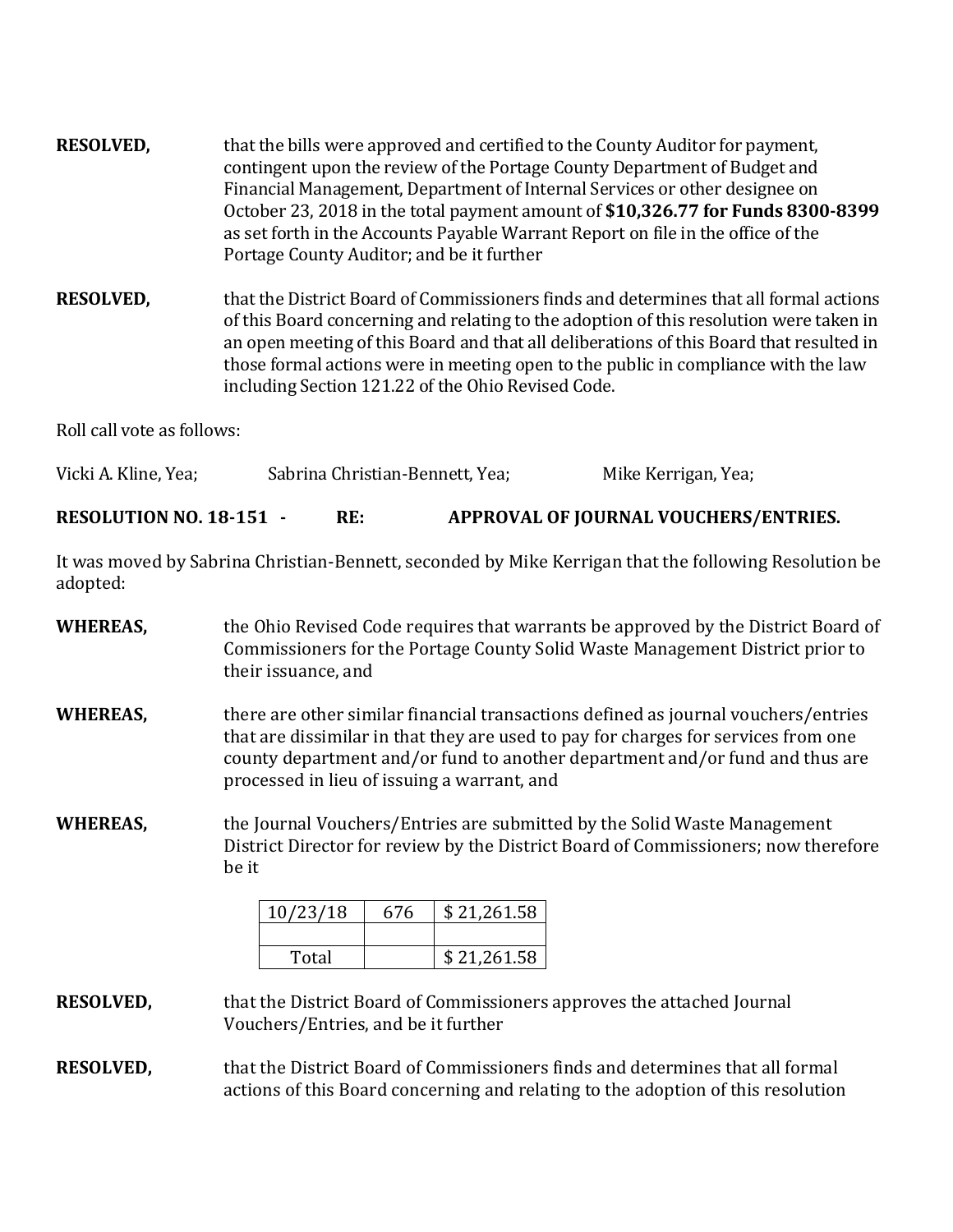were taken in an open meeting of this Board and that all deliberations of this Board that resulted in those formal actions were in meeting open to the public in compliance with the law including Section 121.22 of the Ohio Revised Code.

Roll call vote as follows:

| Vicki A. Kline, Yea; | Sabrina Christian-Bennett, Yea; | Mike Kerrigan, Yea; |
|----------------------|---------------------------------|---------------------|
|                      |                                 |                     |

#### **RESOLUTION NO. 18-152 - RE: ACCEPTANCE OF THEN AND NOW CERTIFICATIONS FOR PAYMENT.**

It was moved by Sabrina Christian-Bennett, seconded by Mike Kerrigan that the following resolution be adopted:

| <b>WHEREAS,</b>             | Ohio Revised Code Section 5705.41 (D)(1) authorizes the expenditure of moneys,<br>provided a certificate of the County Auditor is supplied stating that there was at the<br>time of the making of such contract or order and at the time of the execution of such<br>certificate a sufficient sum appropriated for the purpose of such contract and in the<br>treasury or in process of collection to the credit of an appropriate fund free from any<br>previous encumbrances (Then and Now Certification), and |
|-----------------------------|------------------------------------------------------------------------------------------------------------------------------------------------------------------------------------------------------------------------------------------------------------------------------------------------------------------------------------------------------------------------------------------------------------------------------------------------------------------------------------------------------------------|
| <b>WHEREAS,</b>             | the Then and Now Certification is recommended by the State Auditor's Office, the<br>Portage County Auditor's Office, and the Portage County Prosecutor's Office, and                                                                                                                                                                                                                                                                                                                                             |
| <b>WHEREAS,</b>             | a listing of expenditures, attached hereto as Exhibit "A" and incorporated herein by<br>reference, has been certified by the County Auditor according to Ohio Revised Code<br>section 5705.41 (D)(1); now therefore be it                                                                                                                                                                                                                                                                                        |
| <b>RESOLVED,</b>            | that the expenditures listed herein are properly certified by the County Auditor in<br>the amount of \$975.00 dated October 23, 2018 as set forth in Exhibit "A" shall be<br>paid; and be it further                                                                                                                                                                                                                                                                                                             |
| <b>RESOLVED,</b>            | that the District Board of Commissioners finds and determines that all formal actions<br>of this Board concerning and relating to the adoption of this resolution were taken in<br>an open meeting of this Board and that all deliberations of this Board that resulted in<br>those formal actions were in meeting open to the public in compliance with the law<br>including Section 121.22 of the Ohio Revised Code.                                                                                           |
| $R = 11 - 11 - 11 - 11 = 0$ |                                                                                                                                                                                                                                                                                                                                                                                                                                                                                                                  |

Roll call vote as follows:

Vicki A. Kline, Yea; Sabrina Christian-Bennett, Yea; Mike Kerrigan, Yea;

1:04 PM In accordance with the Ohio Rev. Code Ann. 121.22(G)(1) & (3), it was moved by Sabrina Christian-Bennett, seconded by Mike Kerrigan that the Board of Commissioners move into executive session to consider the appointment and dismissal of a public employee or official and conferences with an attorney for the public body concerning disputes involving the public body that are the subject of